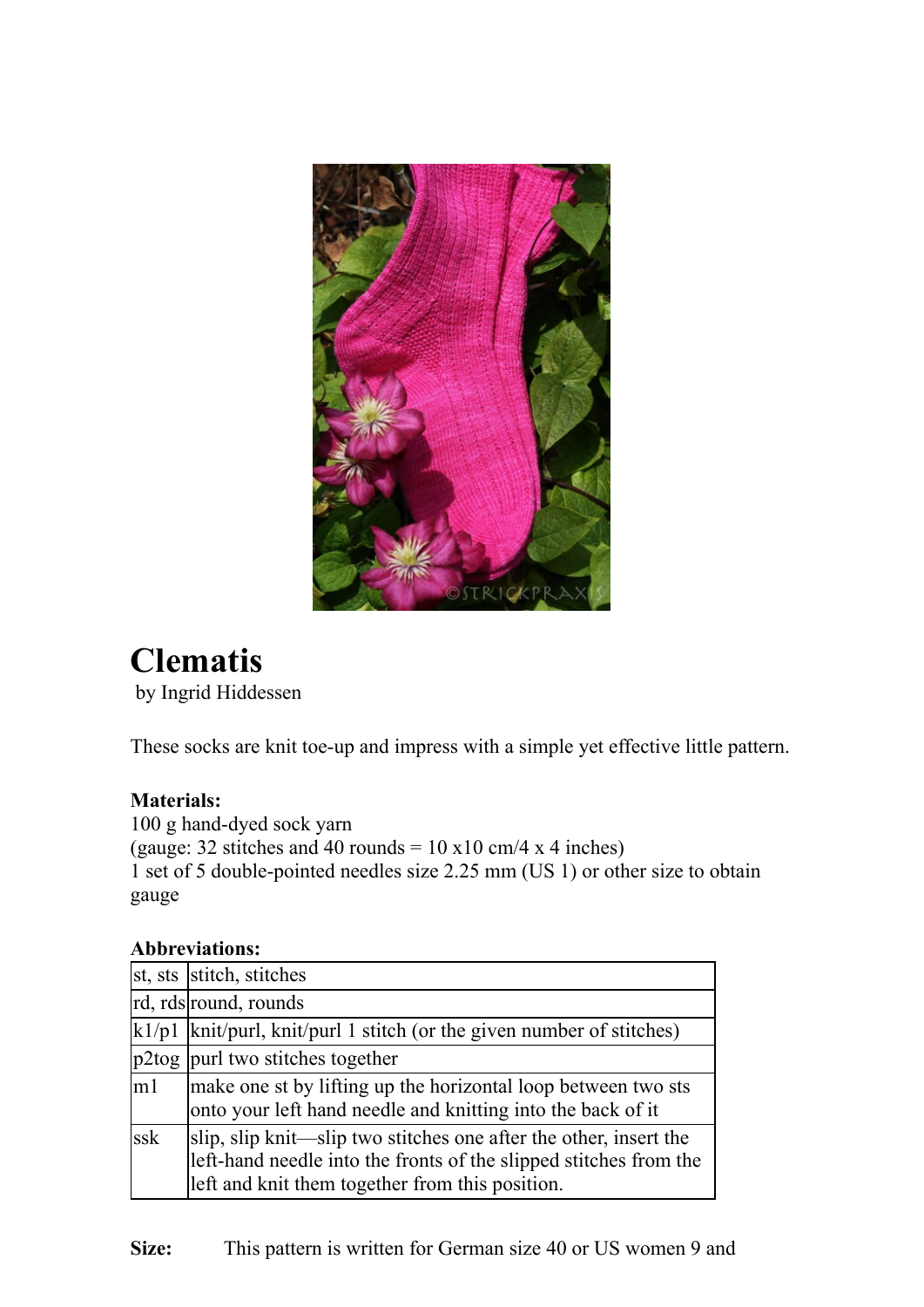worked with 64 sts in the round.

**Please note:** The beginning of round is located in the middle of the sole;

round starts with nd 1.

**Pattern:** rd 1: k all sts

rd 2: \*k3,p1\*, repeat from \* till \*

Work these two rds alternating.

# **Instructions:**

## **Toe:**

Cast on 2 x 20 sts using your favourite toe-up cast-on. (Here I show my favourite method: http://strickpraxis.wordpress.com/2008/07/11/die-toe-upsockenspitze-ein-videokurs/ )

Increase stitches as follows in every second row: nd 1 and nd 3—m1 before the last stitch, nd 2 and nd 4—m1 after the first st. Stop increases when you have 16 sts on every nd, that are 64 sts in total. Then lift 1 st of one of the "sole needles" to the adjacent "instep needle", so there are now 33 instep sts and 31 sole sts. We are now at the starting point again, that means in the middle of the sole between nd 1 and nd 4.



#### **Foot:**

From here work the instep sts in pattern as stated above and k the sole sts. When your work measures 15.5 cm (6 inches) in total, start gusset increases.

#### **Gusset increases:**

Increase 1 st every second row.

Gusset is worked in  $1/1$  seed stitch: \*k1,  $p1$ \* one round; in the next rd offset, i.e. \*p1, k1\*. Knit sts are increased by picking up the horizontal loop between sts and knitting into it (m1). Increasing purl sts without creating holes is shown in this video: http://strickpraxis.files.wordpress.com/2010/10/linke-maschenlochfrei-aufnehmen1.pdf

Gusset increases are worked

- on nd1 **after** the last st
- and on nd 4 **before** the first purl st of the gusset.

Thus all increases are situated towards the instep.

Increase until there are 14 gusset sts on each side.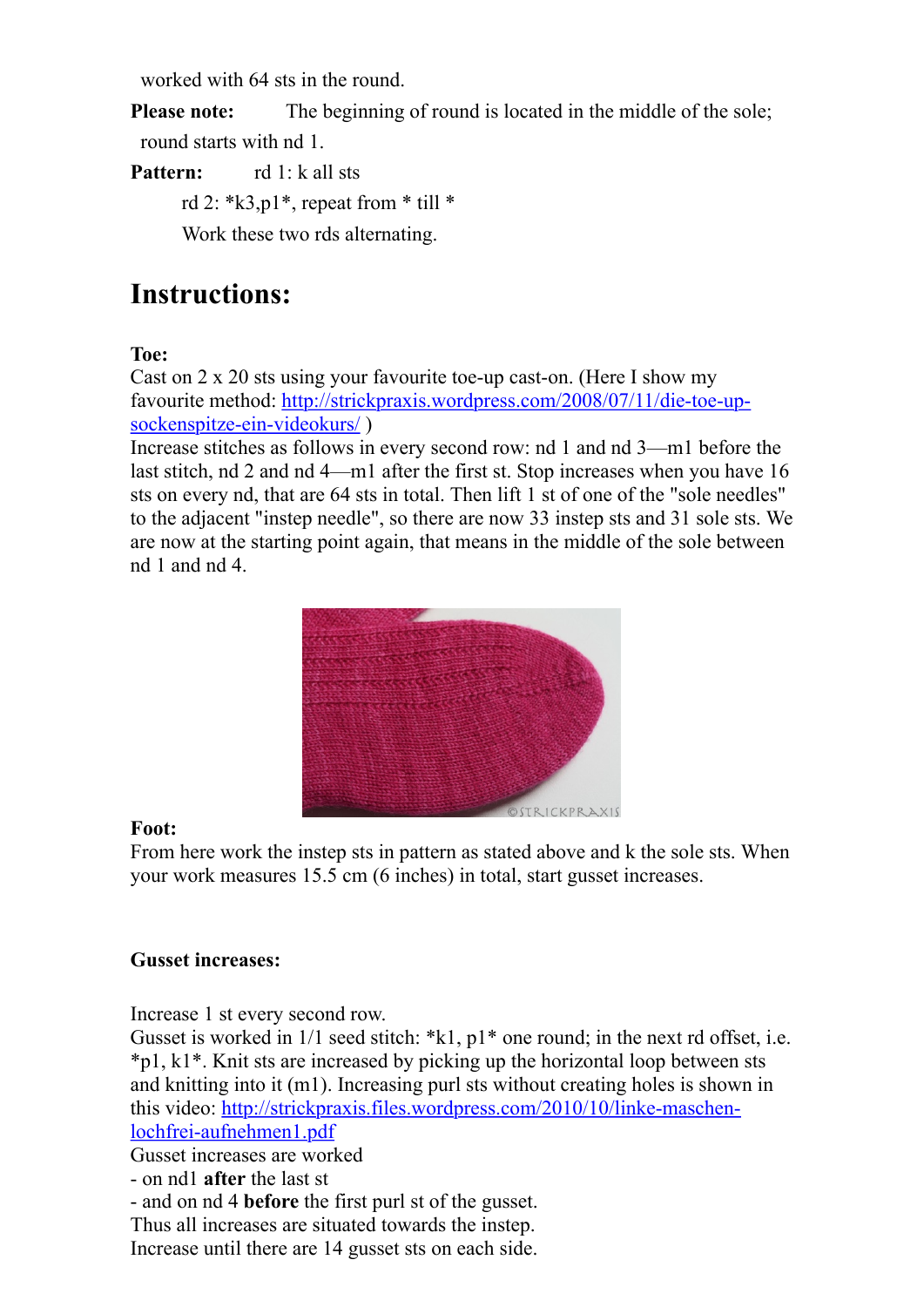

Now there are on the needles:

- nd 1 15 sts
- nd 2 30 sts
- nd 3 29 sts
- nd 4 16 sts, that are 90sts in total.

## **If your number of sts is correct, work still 1 rd in pattern.**

Starting point for the round end of the sole is the middle of the sole. We are now between nd 4 and nd 1. Knitting will be more comfortable when you move some gusset sts onto the "instep needles" at this point.

#### **Round end of the sole:**

Our foot is round at the heel, so we must have a round sole as well. This will be achieved by using short rows.



k15, turn work,1 double st (slip 1 st purlwise with yarn in front and pull yarn to back very tight—this distorts the slipped stitch into a double stitch).

p30, turn work, 1 double st. k29, turn work, 1 double st, p29... Continue until you have 9 double sts on each side, between these there are 13 knit stitches.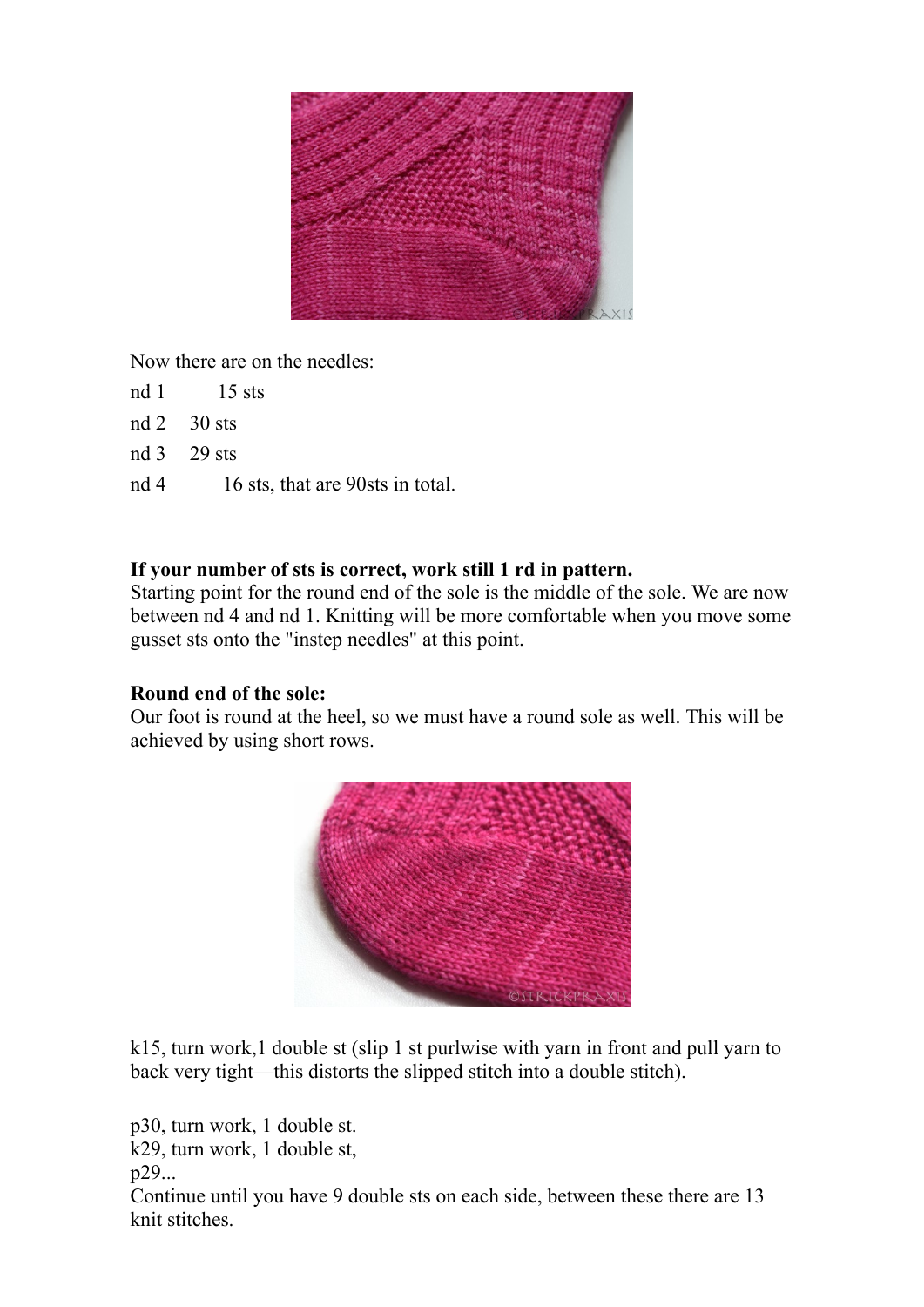#### **Heel flap**

Knit 1 round according to pattern, work double sts by knitting the two loops of each double st together as 1 st. Round ends again in the middle of the sole with the last st on nd 4.



Now the heel flap is worked in rows back and forth:

- k all sts of nd 1 until you reach the last st, work ssk with last st of nd 1 and first st of nd 2, turn - slip 1 st purlwise, p29, p2tog, turn In the next row we start working the heel flap *in pattern*: - slip 1 st knitwise, k2, p1,  $*k3$ , p1 $*$  until there are 5 sts left, p1, k2, ssk - following wrong side rows: slip 1 st purlwise, p all sts until there is 1 st left before the gap, p2tog (the st before and the st behind the gap) - following right side rows: slip 1 st knitwise, k2, p1,  $*k3$ , p1 $*$  until there is 1 st left before the gap, ssk (the st before and the st behind the gap)

Continue this manner until on each side remains only 1 purl st from the gusset. Now the original number of sts on all nds is the same as before we started with the gusset increases. From here you start working in rounds across all needles in pattern.

#### **Leg:**

Work the leg in rounds until desired length, then start cuff ribbing: round 1: k all sts round 2: \*k1, p1\* Work these two rounds alternating until desired length.